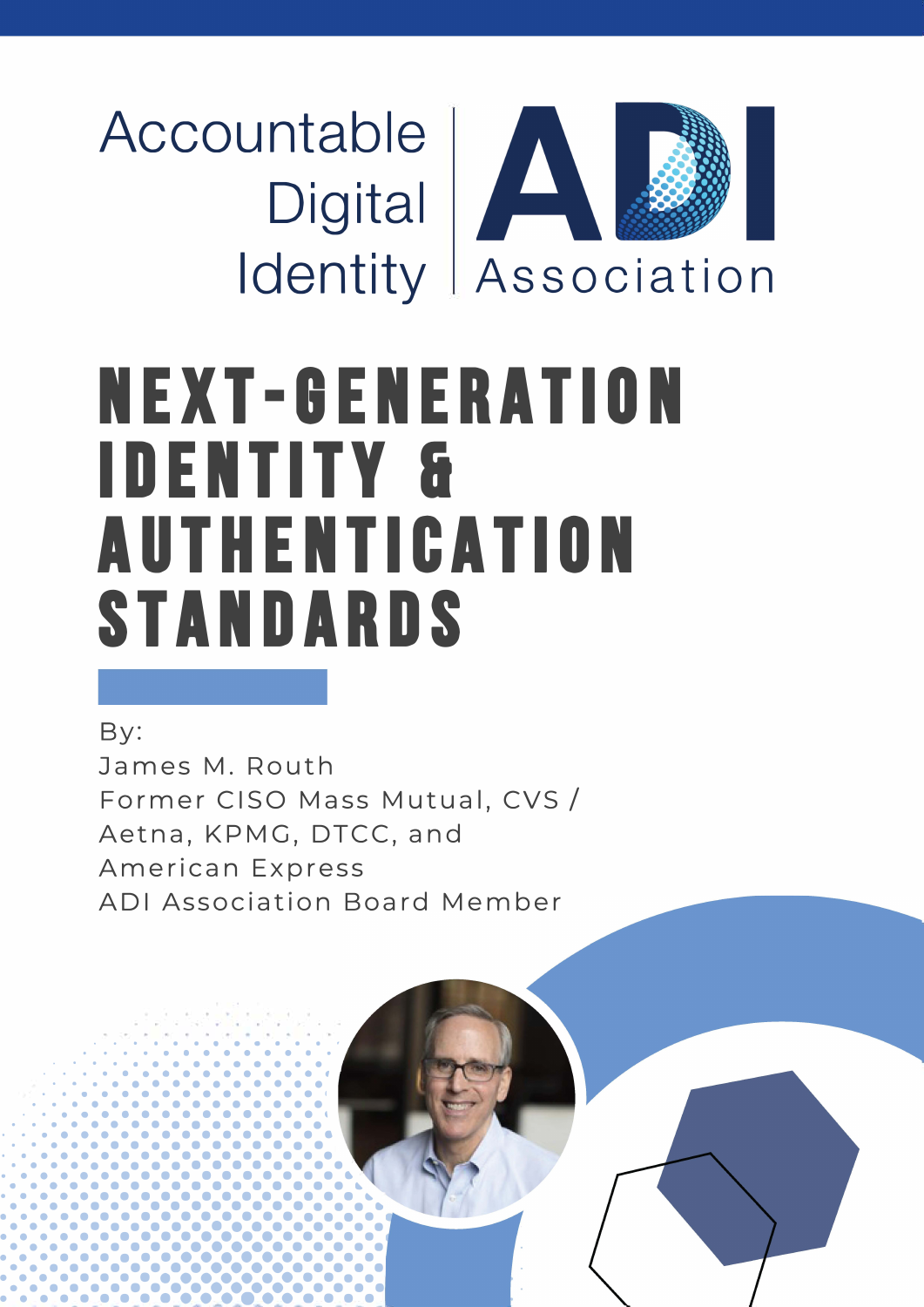## Contents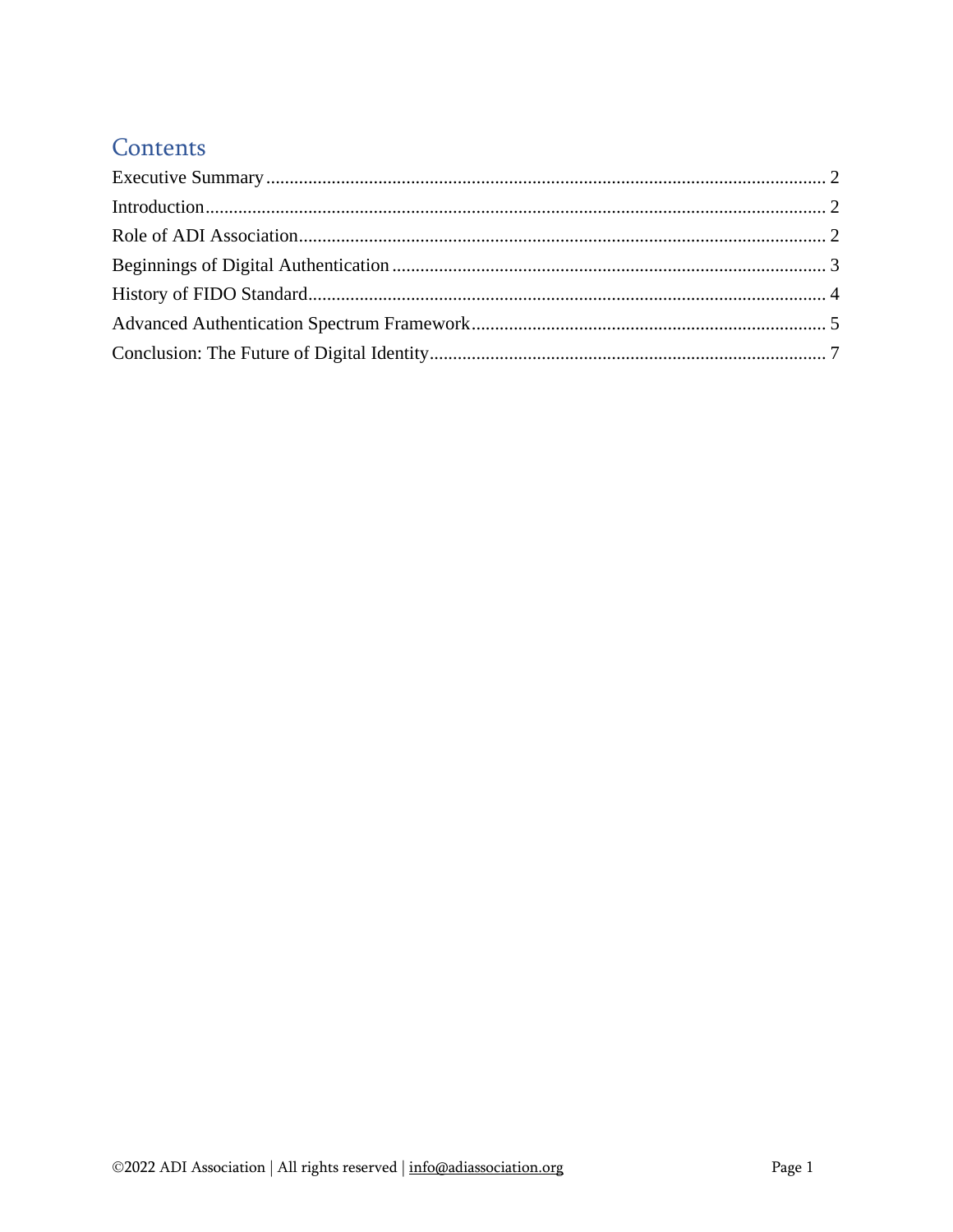# <span id="page-2-0"></span>Executive Summary

Establishing and managing identity securely is an essential requirement for the digital world. Unfortunately, most digital services continue to rely on passwords as their primary form of authentication. However, new technologies enable enterprises to finally move away from passwords and establish a single, lifetime digital identity for each person, with accountability as a key pillar.

This paper describes next-generation authentication methods and standards, including the emerging Accountable Digital Identity (ADI) standard from the nonprofit ADI Association.

## <span id="page-2-1"></span>Introduction

Organizations of all sizes need a successful digital presence to meet customer requirements and support their business objectives. To achieve this, they must onboard digital customers securely without creating friction in the user experience. Today, these experiences still rely on legacy, password-based solutions for onboarding, even though these solutions are ineffective against identity fraud.

Compromised credentials are at the root of most cyber security attacks. The average digital consumer has 150 digital accounts requiring passwords. This is unmanageable, so consumers re-use their passwords. Threat actors can then easily compromise those credentials to commit large-scale fraud. While adding multi-factor authentication (MFA) to combat fraud can provide limited credentials protection, it increases user friction.

Fortunately, authentication techniques are advancing, promising a future with a vastly reduced reliance on passwords and dramatically lower fraud rates. The core technologies needed to establish this new identity layer are becoming available but need a set of standards and a framework in which to operate.

## <span id="page-2-2"></span>Role of ADI Association

The next generation of federated identity standards should support the issuance of a lifetime digital identity that a consumer can use across the digital services of their choice. It should eliminate passwords and protect personal data.

The World Wide Web Consortium (W3C) has been developing standards for verifiable [credentials](https://www.w3.org/TR/vc-data-model/) and [decentralized](https://www.w3.org/TR/did-core/) identifiers. Established technology standards like [FIDO](https://fidoalliance.org/overview/) add strong authentication to eliminate reliance on passwords. These developments, combined with maturing distributed ledger technologies, pave the way for a new set of federated standards for digital identity.

The [Accountable](https://adiassociation.org/) Digital Identity (ADI) Association is developing an open standard, based on decentralized identity, for bootstrapping individual identities online. The work will give identity providers and relying parties a framework to establish secure exchanges of identity-based services for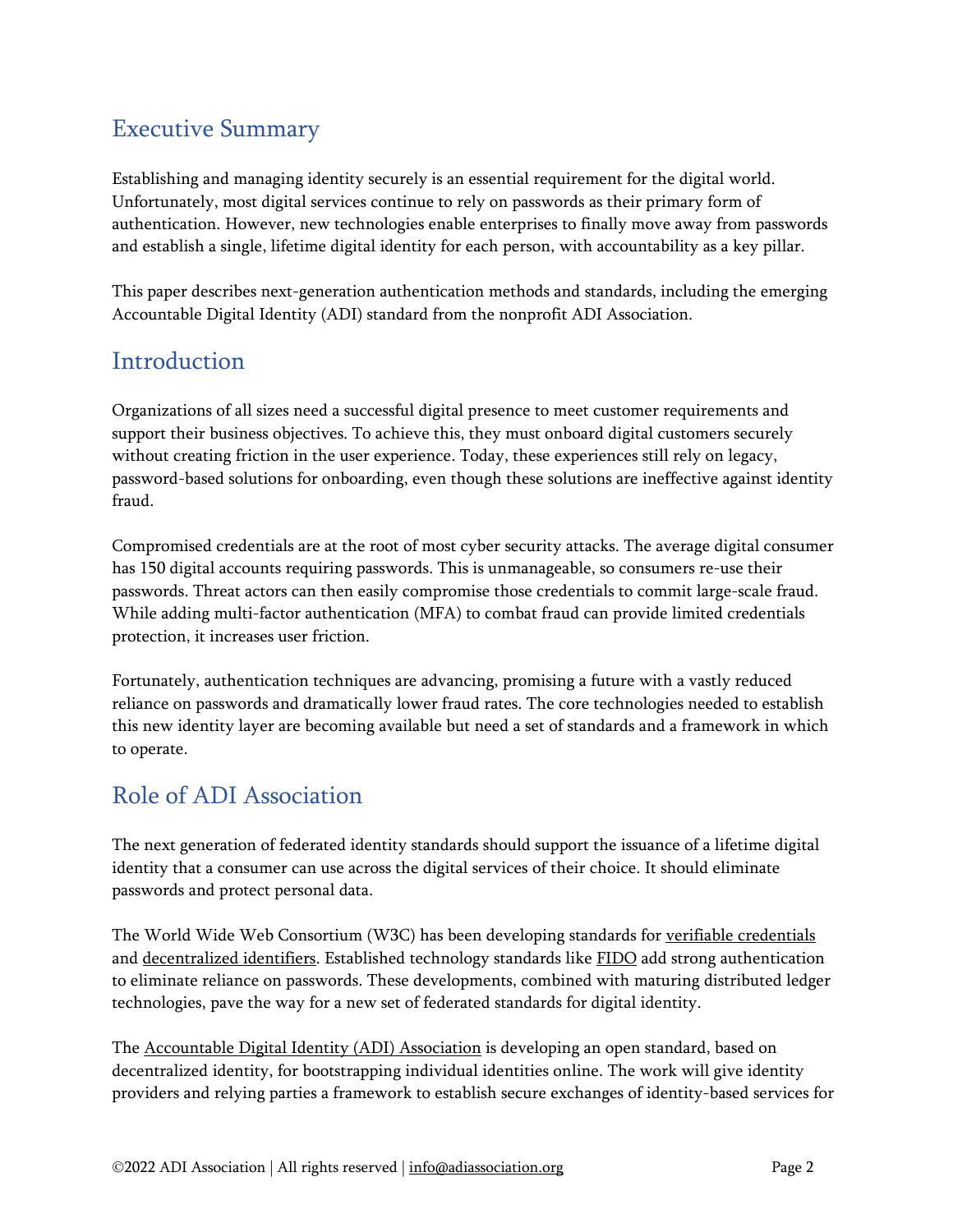their consumers, customers, employees, and partners. The ADI Association is following a model like the FIDO Alliance, which focuses on standards that enhance the digital consumer experience while improving cyber security at the same time.

The ADI Association published the first version of its technical [specification](https://adiassociation.github.io/ADIA-specification/ADIA-overview.html) in August 2021. The ADI Specification empowers users with a lifetime identity they can use to prove who they are, protect their personal data, and provide consent to share that data when necessary.

Privacy-preserving accountability is a key pillar of digital identity in the ADI Specification. Accountability begins with proper identity vetting to bind users and their devices to their claimed identity. Proper identity vetting reduces fraud risk, which is why it is becoming a cornerstone of many regulations, such as Know Your Customer (KYC). Traditional knowledge-based account creation and recovery methods are vulnerable because any reliance on "something you know" can safely be assumed as weak and susceptible to social hacking by determined adversaries.

ADI Association is a nonprofit, and membership is open to any organization that wishes to contribute to the evolution of digital identity standards. This is an excellent opportunity for commercial software providers and device manufacturers to participate in the move toward federated decentralized identity.

# <span id="page-3-0"></span>Beginnings of Digital Authentication

In 1961, Fernando Corbató created the first password for accessing files on a timesharing service at MIT. The original authentication systems were binary systems ("access approved" or "access denied"). Over the next several decades, the username and password combination served enterprise security needs relatively well, and it is still the predominant method of authentication for web apps, mobile apps, and internal applications within an enterprise. In the last two decades, the use of passwords has ballooned, with the average digital user having to remember passwords for 150 different digital services [\(forty-six](https://sensortower.com/blog/apps-used-per-us-smartphone) mobile apps and over a [hundred](https://tech.co/password-managers/how-many-passwords-average-person) web applications on average). This is extremely challenging. As a result, most users re-use their passwords across services and are highly vulnerable to identity fraud.

Credential stuffing is an automated technique for entering stolen username and password pairs into website login forms to find a match and gain improper access to accounts. This technique now represents a significant amount of traffic to popular websites. Cybercriminals have learned that using compromised credentials on a digital service is more effective for fraudulent activities than exploiting system vulnerabilities. This is because an end user who enters the correct credentials and passes the required binary authenticator is trusted entirely in most applications and networks. Criminals using those same credentials can now exfiltrate account data, move laterally within the network, or monetize data by selling it to other criminals.

You can test the above assertion about the scale of credential stuffing by using your favorite Internet search engine: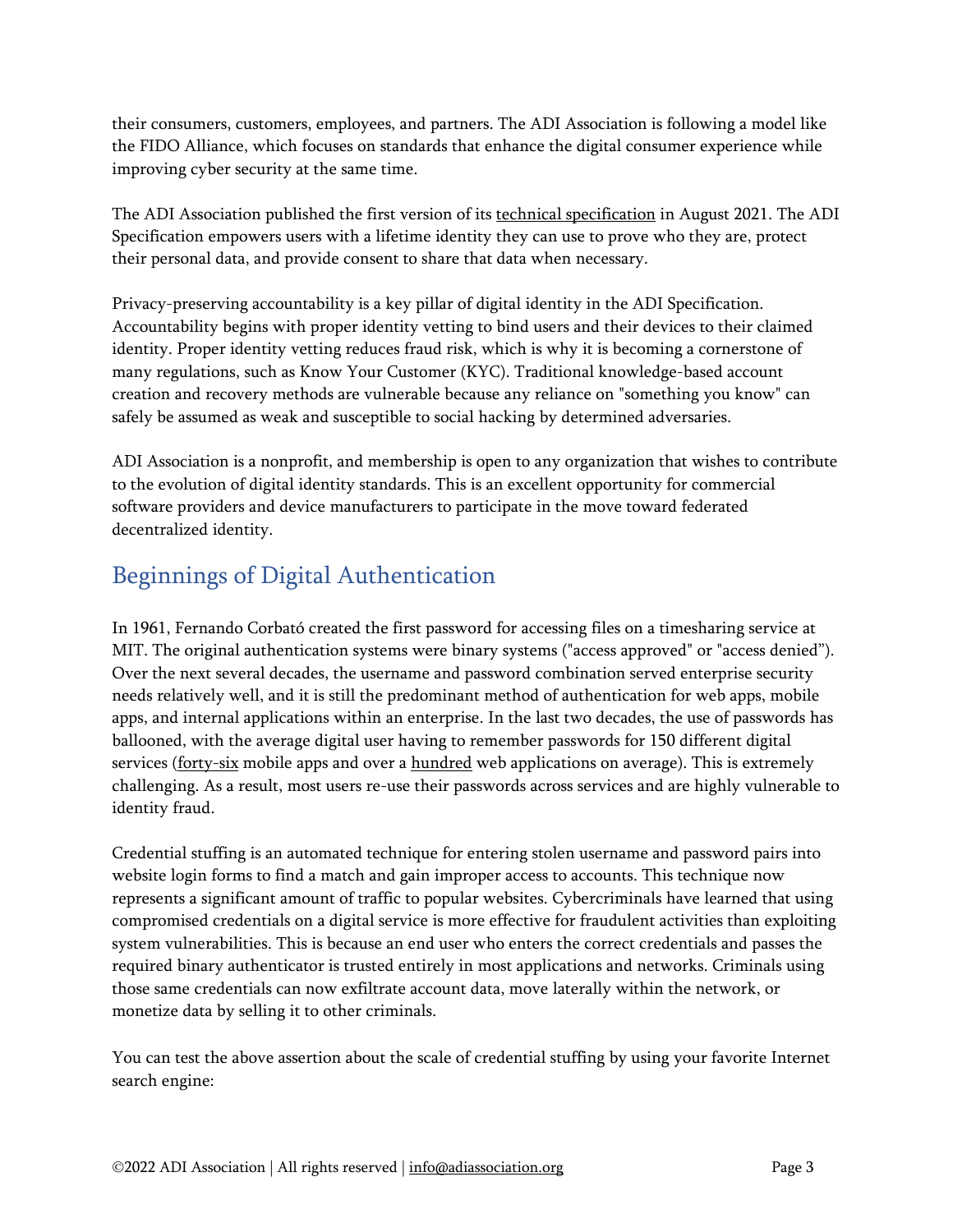- 1. Enter the words "Sentry MBA YouTube" and click to search.
- 2. You will see thousands of search results for YouTube videos teaching how to use this specific tool to crack accounts using compromised credentials.
- 3. Now, search instead for "Sentry MBA download" to see tens of thousands of listings for free download sites to get this hacking tool.

Remember, these are just the search results for ONE tool, and there are many other such tools available. The scale of credential stuffing attacks is massive, demonstrating that passwords are obsolete as a security mechanism.

## <span id="page-4-0"></span>History of FIDO Standard

The deficiencies of passwords shifted industry attention to biometric authentication. The Fast Identity Online (FIDO) standard was developed to support this evolution.

The development of FIDO began when biometric sensors became prominent in the PC market, initially for unlocking the PC. That evolved into a password manager using biometric unlock. Protocols for Zero-Knowledge Proof and challenge-response were already well-defined, and many network equipment solutions used these frameworks. These two well-tested technologies and the lessons learned from the failure of large-scale PKI projects gave birth to the FIDO protocol.

FIDO introduced biometric technology bound to a specific user. It also leveraged challenge-response protocols to show proof to a service provider without using a shared secret. With these building blocks, FIDO brought biometrics into mainstream use through industry-wide adoption of the standard by service providers.

While the FIDO Alliance was announcing the first FIDO protocol, Nok Nok Labs was piloting the first FIDO reference implementation with Samsung and PayPal. Samsung had included the client FIDO stack in their Galaxy mobile product line, and PayPal was a design partner to Nok Nok Labs for an early pilot use case.

As the market changed from a PC-centric to a mobile-centric economy, the adoption of subscription services increased. As a result, password management became an unavoidable problem because of the proliferation of account takeover attacks and the complexity of account recovery and device migration.

These market forces provided a tailwind for FIDO. At the time, there were also other efforts to eliminate passwords, but they all eventually joined with FIDO, which made it the natural choice for any organization standardizing its authentication infrastructure.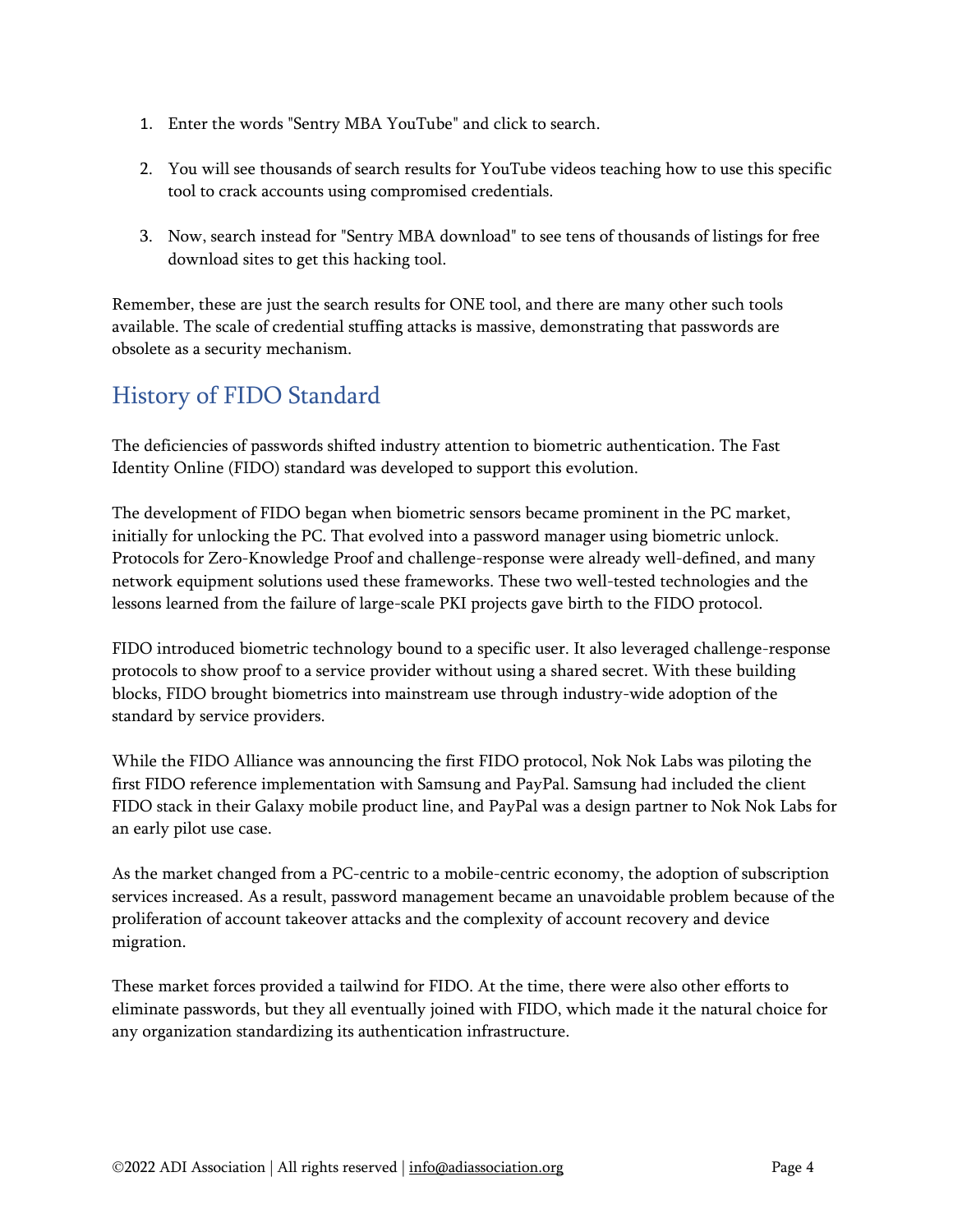# <span id="page-5-0"></span>Advanced Authentication Spectrum Framework

The Advanced Authentication Spectrum framework shown below represents several options for an organization to improve its authentication. This framework is not a product market analysis; instead, it shows how the sector is evolving to help organizations replace passwords as the primary authenticator. Each item on the spectrum is a category of authentication capabilities with common attributes or features. These categories capture the choices available for organizations and provide a path toward more advanced and effective authentication options.



#### 1. Multi-Factor Authentication (MFA)

Digital services that store sensitive information often implement MFA. Many security standards have incorporated MFA, and it has become pervasive across digital services. However, the end user must tolerate a level of friction to use MFA. Before gaining access to a digital service, they must enter their username and password and then enter an additional one-time password sent via an alternate channel.

Unfortunately, even with MFA, the foundation of authentication continues to be the password. This shared secret is becoming less secret every day, given the tens of billions of compromised passwords available on the dark web.

#### 2. Password Camouflage

End users want to access their digital services without having to remember all their credentials.

For enterprise users, single sign-on (SSO) solutions enable access to multiple applications using one enterprise network login. Tokens or keys are passed to the applications so that, as long as their device or digital identity is recognized, enterprise users can avoid having to enter their credentials again. Another enterprise option is Identity-as-a-Service (IDaaS). These proxy services allow users to authenticate at the network layer and then use an authenticator to replace the password with a push notification or text message requiring acknowledgment.

For consumers, password managers enable access to multiple applications without requiring the user to remember their passwords. The password manager automatically generates, stores, and manages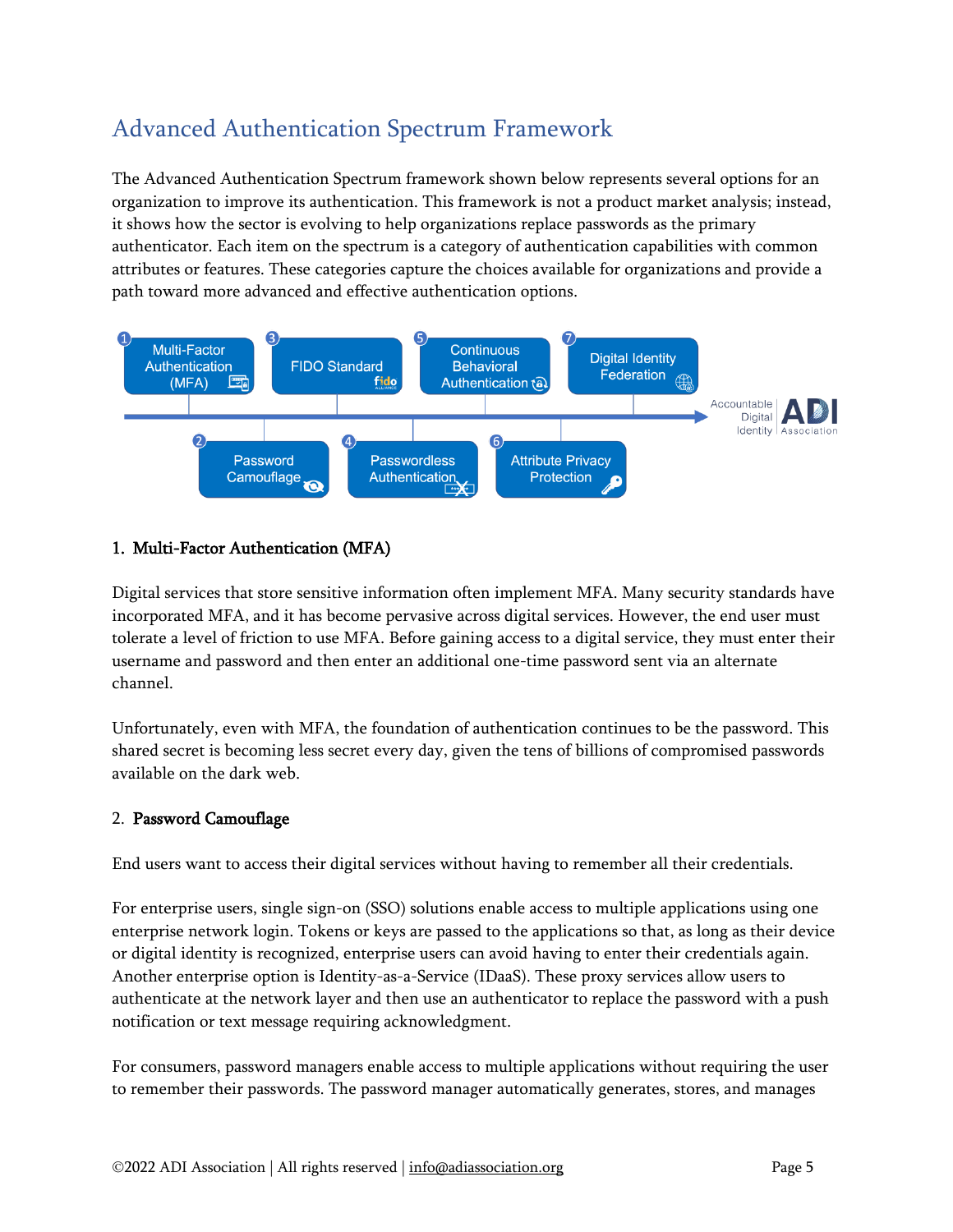complex passwords for all websites and mobile applications used by the consumer. It camouflages those passwords, so the consumer must remember only the one password that accesses the password manager itself. In the password manager, the user can view all the passwords for their various digital accounts, but they do not have to remember them.

Password camouflage options improve the user experience and enhance password complexity to reduce fraud. However, these options are still vulnerable to credential theft. When an enterprise network credential gets compromised, the threat actor can get immediate access to multiple applications because of SSO. When a consumer password manager gets compromised, the threat actor can harvest all the passwords the consumer uses.

#### 3. FIDO Standard

Device and software providers across the industry now support the FIDO standard. With FIDO, a user configures their biometric authentication once. Authentication then takes place at the application layer without requiring any user action to exchange keys and authenticators.

FIDO is limited to a single domain and one FIDO token per device. This limit eliminates man-in-themiddle, server-side, and phishing attacks while maintaining privacy between domains. However, this limit does increase implementation costs for enterprises with more than one domain.

#### 4. Passwordless Authentication

An enterprise authenticator replaces password usage. There are several approaches: Cryptographic keys generated from a smartphone can act as authenticators; device attributes and browser configurations can be captured and used as authenticators; and biometric options on smartphones are also good authenticators, as demonstrated by the FIDO standard.

Passwordless authentication options improve user experience and reduce fraud, but threat actors can still defeat binary authenticators. Adding multiple authenticators can make it more difficult for threat actors to use techniques like replay attacks or spoofing text messages at scale.

#### 5. Continuous Behavioral Authentication

This category highlights the evolution from binary to continuous authentication. Binary authentication has only two results: successful authentication with access to the application or unsuccessful authentication with no access to the application. An alternative approach is to check identity signals continuously during application usage.

Continuous behavioral authentication uses a risk engine to capture certain behavioral attributes of a user and compare them to a fuzzy template established from patterns of prior use. This produces a deviation score. If the score is low, the user's identity is considered confirmed. If the score is high, an automated workflow is triggered to authenticate the user through an email message, one-time